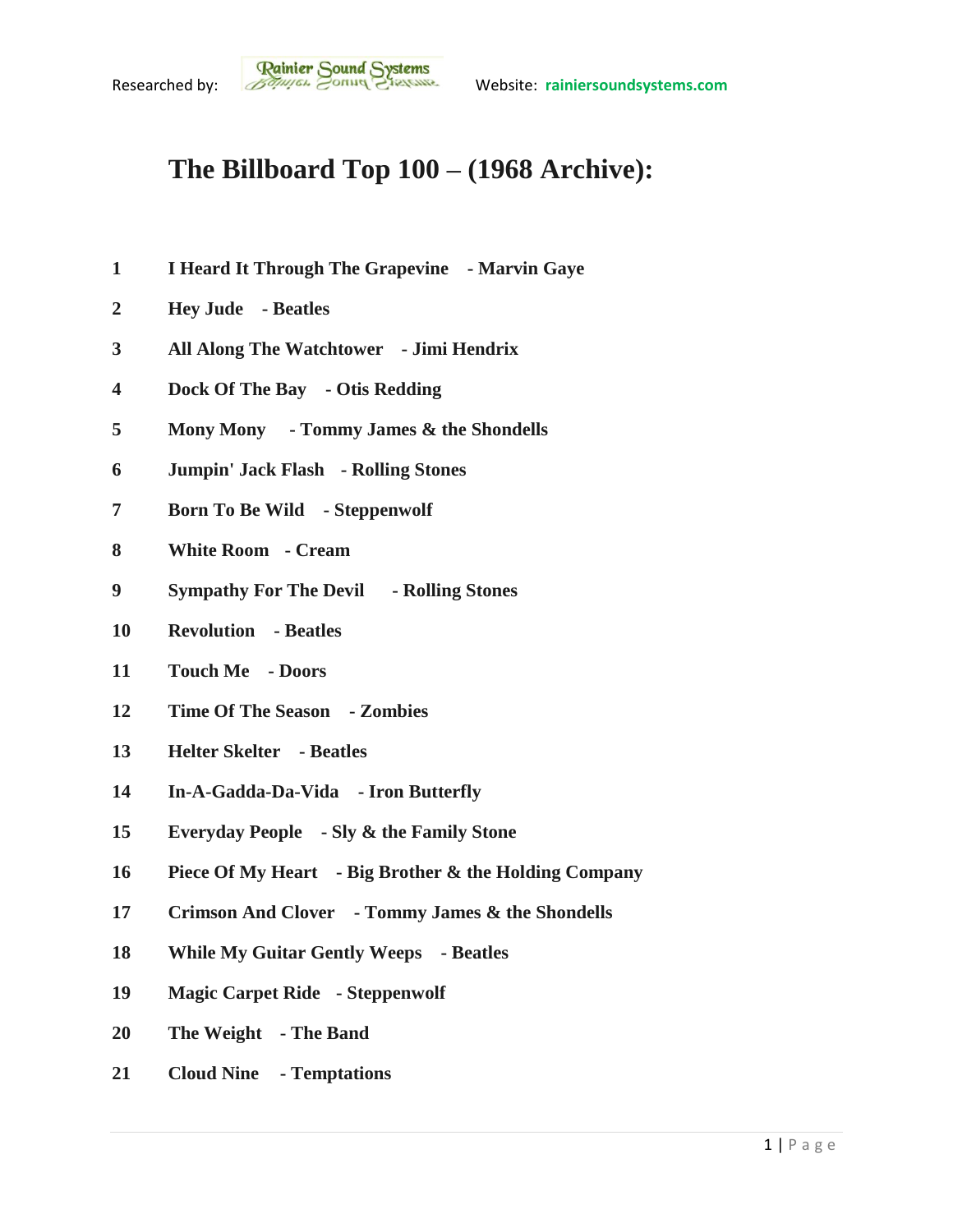- **Think - Aretha Franklin**
- **Street Fighting Man - Rolling Stones**
- **Summertime Blues - Blue Cheer**
- **Hush - Deep Purple**
- **Crossroads - Cream**
- **Voodoo Child (Slight Return) - Jimi Hendrix**
- **Only The Strong Survive - Jerry Butler**
- **Ob-La-Di, Ob-La-Da - Beatles**
- **I Got The Feelin' - James Brown**
- **Since You've Been Gone - Aretha Franklin**
- **Build Me Up Buttercup - Foundations**
- **Birthday - Beatles**
- **Hello I Love You - Doors**
- **Games People Play - Joe South**
- **Journey To The Center Of The Mind - Amboy Dukes**
- **Slip Away - Clarence Carter**
- **Mrs. Robinson - Simon & Garfunkel**
- **Ain't Nothing Like The Real Thing - Marvin Gaye & Tammi Terrell**
- **Stay In My Corner - Dells**
- **La-La Means I Love You - Delfonics**
- **For Once In My Life - Stevie Wonder**
- **Wichita Lineman - Glen Campbell**
- **Crystal Blue Persuasion - Tommy James & the Shondells**
- **A Beautiful Morning - Rascals**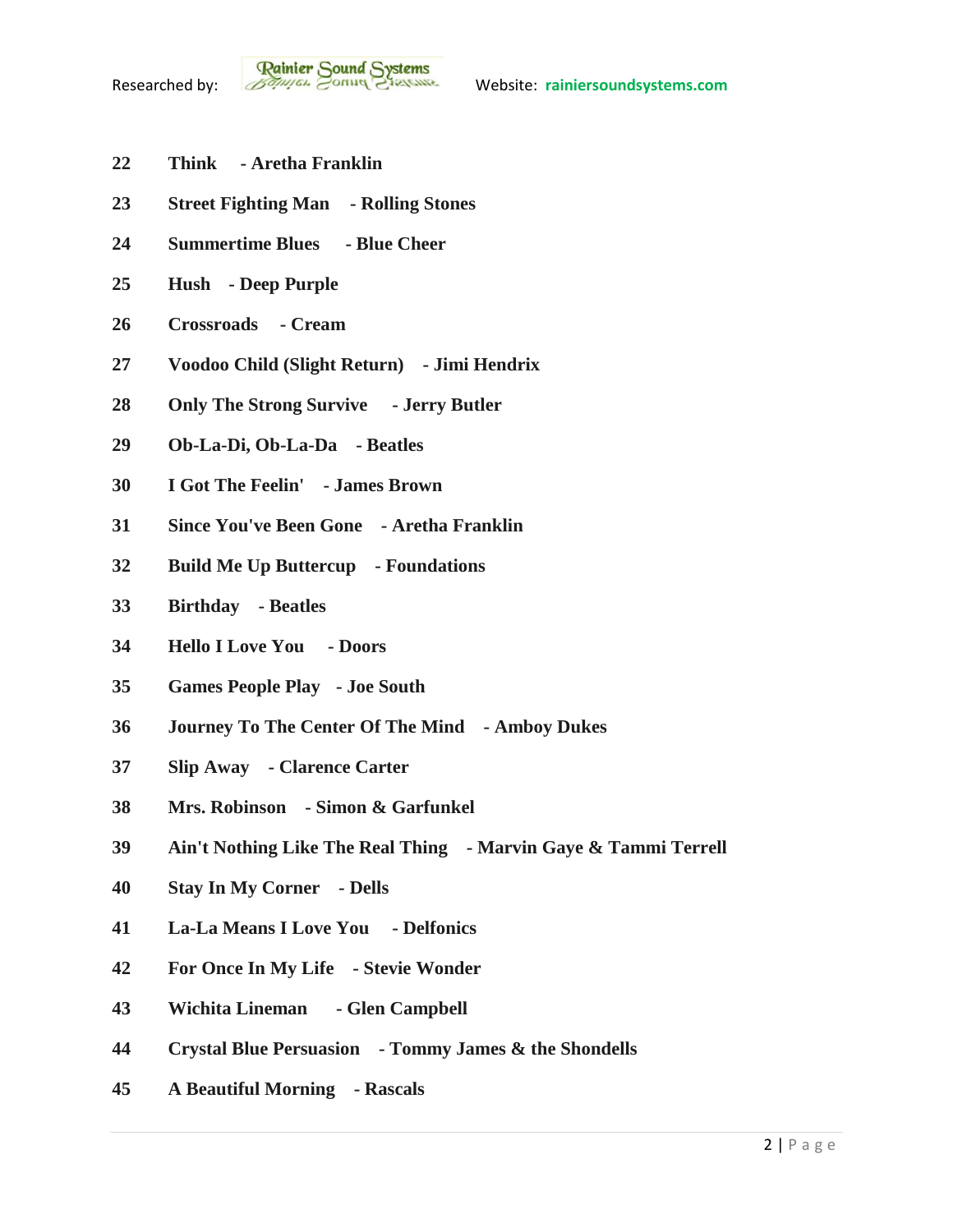**Rainier Sound Systems**<br>Researched by: *Bothuges* Conner Charantee Website: rainiersoundsystems.com

- **Open My Eyes - Nazz**
- **Who's Making Love - Johnny Taylor**
- **Magic Bus - The Who**
- **I Got A Line On You - Spirit**
- **Stand By Your Man - Tammy Wynette**
- **Lady Madonna - Beatles**
- **Ramblin' Gamblin' Man - Bob Seger System**
- **Son-Of-A Preacher Man - Dusty Springfield**
- **Back In The U.S.S.R. - Beatles**
- **The Mighty Quinn - Manfred Mann**
- **Love Child - Diana Ross & the Supremes**
- **With A Little Help From My Friends - Joe Cocker**
- **Israelites - Desmond Dekker & the Aces**
- **Midnight Confessions - Grass Roots**
- **People Got To Be Free - Rascals**
- **I've Gotta Get A Message To You - Bee Gees**
- **Say It Loud - I'm Black And I'm Proud - James Brown**
- **Everybody's Talkin' - Nilsson**
- **Cowboys To Girls - Intruders**
- **Going Up The Country - Canned Heat**
- **Ain't No Way - Aretha Franklin**
- **Hello It's Me - Nazz**
- **These Eyes - Guess Who**
- **Feelin' Alright - Traffic**
- **Abraham, Martin And John - Dion**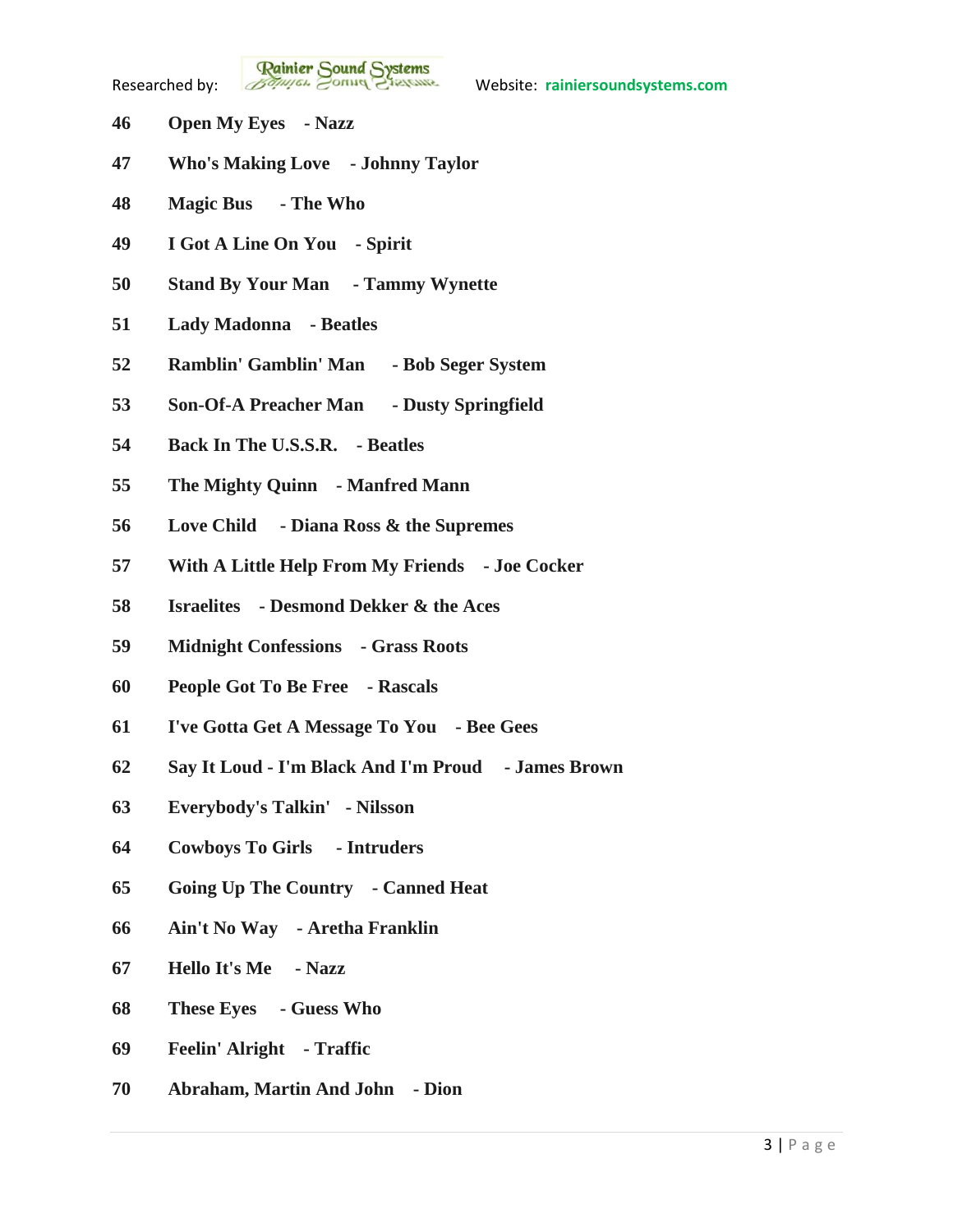**Rainier Sound Systems**<br>Researched by: *Bothuges* Conner Charantee Website: rainiersoundsystems.com

- **Never Give You Up - Jerry Butler**
- **Cry Like A Baby - Box Tops**
- **Hooked On A Feeling - B.J. Thomas**
- **I'm Going Home - Ten Years After**
- **One - Three Dog Night**
- **Mac Arthur Park - Richard Harris**
- **Fire - The Crazy World Of Arthur Brown**
- **Do It Again - Beach Boys**
- **Those Were The Days - Mary Hopkin**
- **You're All I Need To Get By - Marvin Gaye & Tammi Terrell**
- **Stoned Soul Picnic - 5th Dimension**
- **Cyprus Avenue - Van Morrison**
- **Polk Salad Annie - Tony Joe White**
- **Mendocino - Sir Douglas Quintet**
- **Nothing But A Heartache - Flirtations**
- **Ride My See Saw - Moody Blues**
- **Living In The U.S.A. - Steve Miller Band**
- **Hey Western Union Man - Jerry Butler**
- **Susie Q - Creedence Clearwater Revival**
- **Hurdy Gurdy Man - Donovan**
- **Dizzy - Tommy Roe**
- **Can I Change My Mind - Tyrone Davis**
- **Elenore - Turtles**
- **Paying The Cost To Be The Boss - B.B. King**
- **Angel Of The Morning - Merrilee Rush & the Turnabouts**